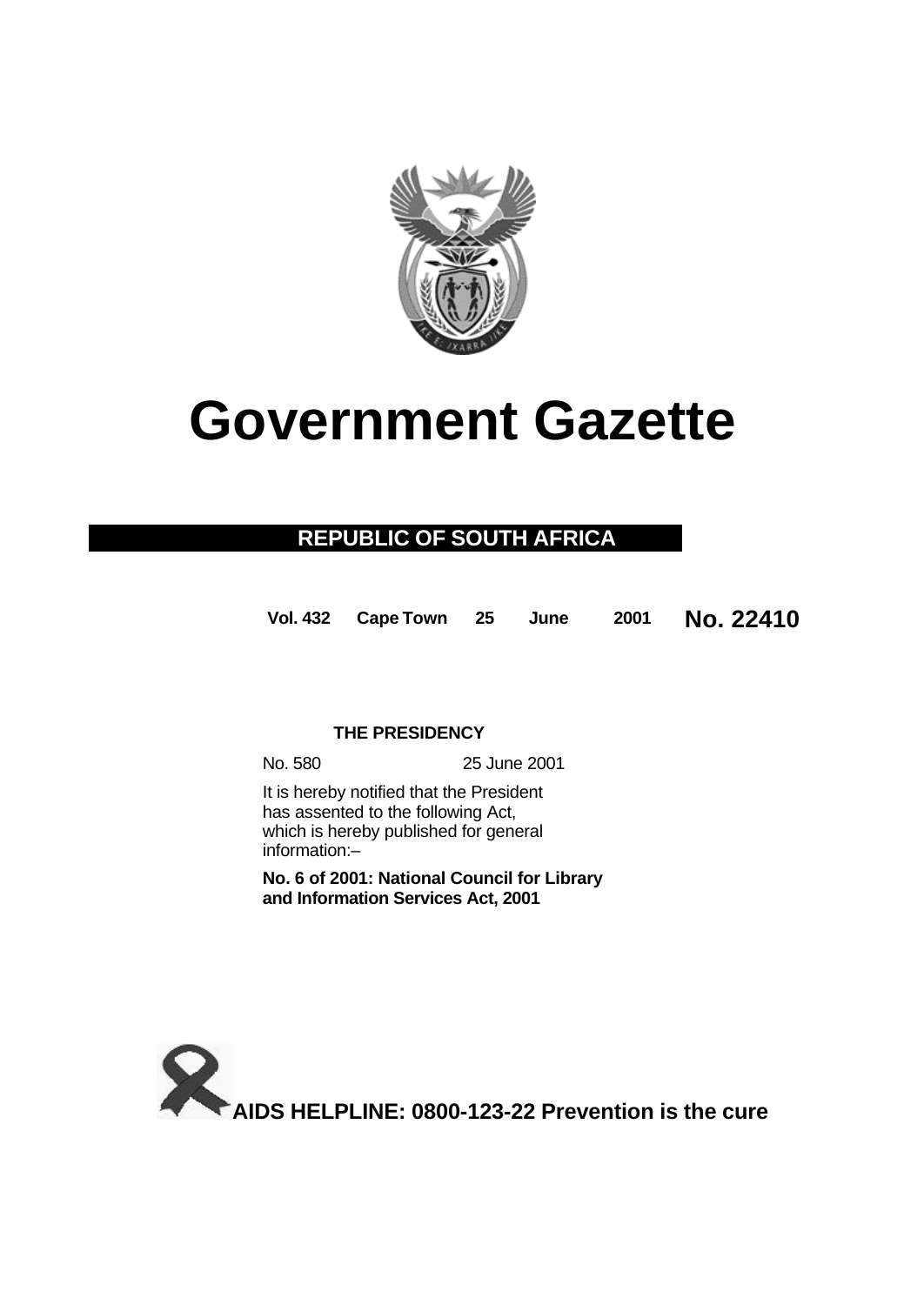**Act No. 6, 2001** NATIONAL COUNCIL FOR LIBRARY AND INFORMATION SERVICES ACT, 2001

> *(English text signed by the President.) (Assented to 19 Jtlne -3001.)*

## *A.* **4CT**

**To establish the National Council for Library and Information Services; to provide**  for its objects, functions, composition, meetings, committees and annual report; **and to provide for matters connected therewith.** 

**B** E IT ENACTED by the Parliament of the Republic of South Africa, as follows:-

#### **Definitions**

**1.** In this Act, unless the context indicates otherwise-

- "council" means the National Council for Library and Information Services 5  $(i)$ established by section 2;
- "department" means the Department of Arts, Culture, Science and Technol- $(ii)$ ogy;
- $(iii)$ "Director-General" means the Director-General: Arts. Culture, Science and Technology or any officer of the department acting on the authority of the 10 Director-General;
- $(iv)$ "information literacy" means the ability of learners to access, use and evaluate information from different sources, in order to enhance learning, solve problems and generate new knowledge;
- $(v)$ "Minister" means the Minister of Arts, Culture, Science and Technology. IS

#### **Establishment of council**

**2.** The National Council for Library and Information Services is hereby established

#### **Object of council**

3. The object of the council is to advise the Minister and the Minister of Education on matters relating to library and information services in order to-

- (a) support and stimulate the socio-economic, educational. cultural, recreational, scientific research, technological and information development of all communities in the country; and
- *(b)* provide optimal access to relevant information to every person in an economic and cost-effective manner. **25** *25*

#### **Functions of council**

**1.** (I) The council must inform and advise the Minister and the Minister of Education  $on-$ 

- (a) the development and co-ordination of library and information services;  $(b)$  the promotion of co-operation among library and information services;
- *(b)* the promotion of co-operation among library and information services:  $\frac{30}{3}$
- $(c)$  legislation affecting library and information services;
- $(d)$  policies, principles and criteria that should govern the allocation of public funds for library and information services: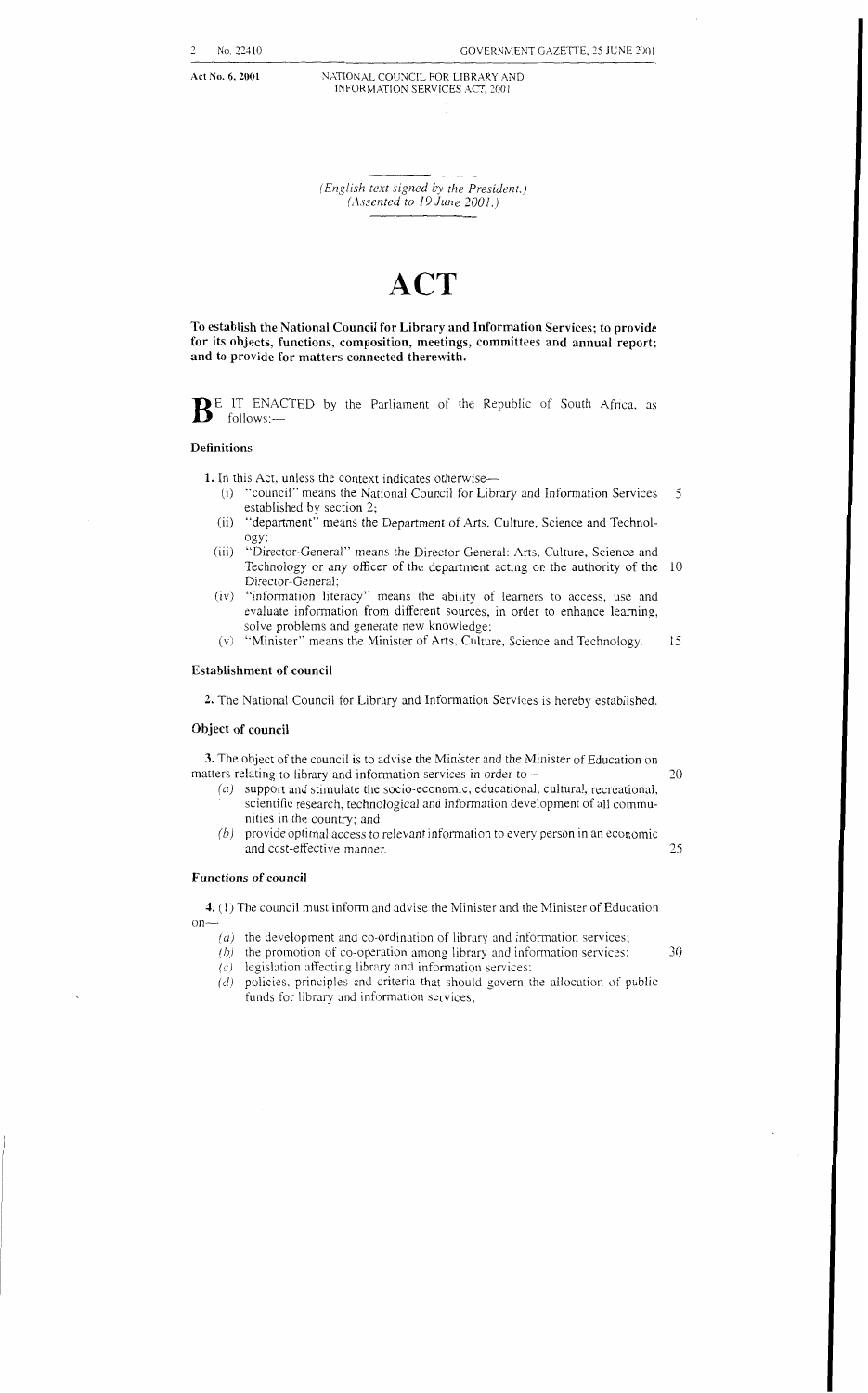#### **Act Nn.** *6,* **2001** NATIONAL COUNCIL FOR LIBRARY .AND INFORMATION SERVICES ACT. *7-00* <sup>I</sup>

- existing adequacies and deficiencies of library and information resources,  $(e)$ including literature in African languages, and services:
- the effectiveness of library and information science education and training:  $(f)$  $(g)$ service priorities, after consultation with any organ of State responsible for
- library and information services and other interested parties;  $(h)$ the promotion of basic and functional literacy, and information literacy and a
- culture of reading; ways in which new information and communication technologies should be  $(i)$
- harnessed to achieve improved integration, equity, cost-effectiveness and quality in library and information services;
- any other matter relating to library and information services which the council  $(i)$ deems necessary or which the Minister or the Minister of Education may refer to the council.
- *(2)* The council must-
	- $(a)$  co-ordinate response of the library and information services sector to library 15 and information services matters;
	- *(b)* liaise and develop synergy uith other bodies and councils with regard to library and information services matters;
	- $(c)$  play an advocacy role in library and information services matters; and
	- *id)* investigate incentives for donations to libraries.

#### **Composition of council**

5. (1) The council consists of-

- $(a)$  12 members appointed by the Minister, after consultation with the Minister of Education and after a process of public nomination set out in section 7;
- *(b)* one officer of the department nominated by the Director-General;
- (c) one officer of the Department of Education nominated by the Director-General of that department;
- *id)* the National Librarian referred to in section 1 of the National Library of South Africa Act, 1998 (Act No. 92 of 1998); and
- *(e)* one representative nominated by the Library and Information Association of *30*  South Africa.
- *(2)* The members of the council referred to in-
- *(a)* subsection *(l)(a)* are appointed in their personal capacity and serve on a part-time basis; and
- (b) subsection (1)(b), (c), (d) and (e) serve in their official capacity and are  $35$ non-voting members in the council.

#### **Chairperson and vice-chairperson**

**6.** (1) The chairperson of the council is appointed by the Minister, with the concurrence of the Minister of Education, from the members referred to in section  $5(1)(a)$ 

*(2)* The members of the council must at the first meeting of every newly constituted council elect a vice-chairperson from their number.

#### **Nomination procedure**

7. (1) Before persons contemplated in section  $5(1)(a)$  are appointed the Minister must-

- *in)* invite nominations from interested persons by notice in the *Gazette* and in at least two nationally circulated newspapers, and over the radio, specifying a reasonable period within which nominations must be submitted; and
- *(b)* set out in such notice the procedure pertaining to the nominations.

(2) (*a*) The Minister must appoint a panel, after the composition was approved by the 50 Portfolio Committee on Arts, Culture, Science and Technology, consisting of persons with experience or expertise in library and information services to compile a short list ot not more than 15 candidates from the persons nominated in terms of subsection  $(1)(a)$ . *(b)* The appointment of council members referred to in section  $5(1)(a)$  must be made

from the list contemplated in paragraph  $(a)$ .

55

40

45

*25* 

20

*5* 

10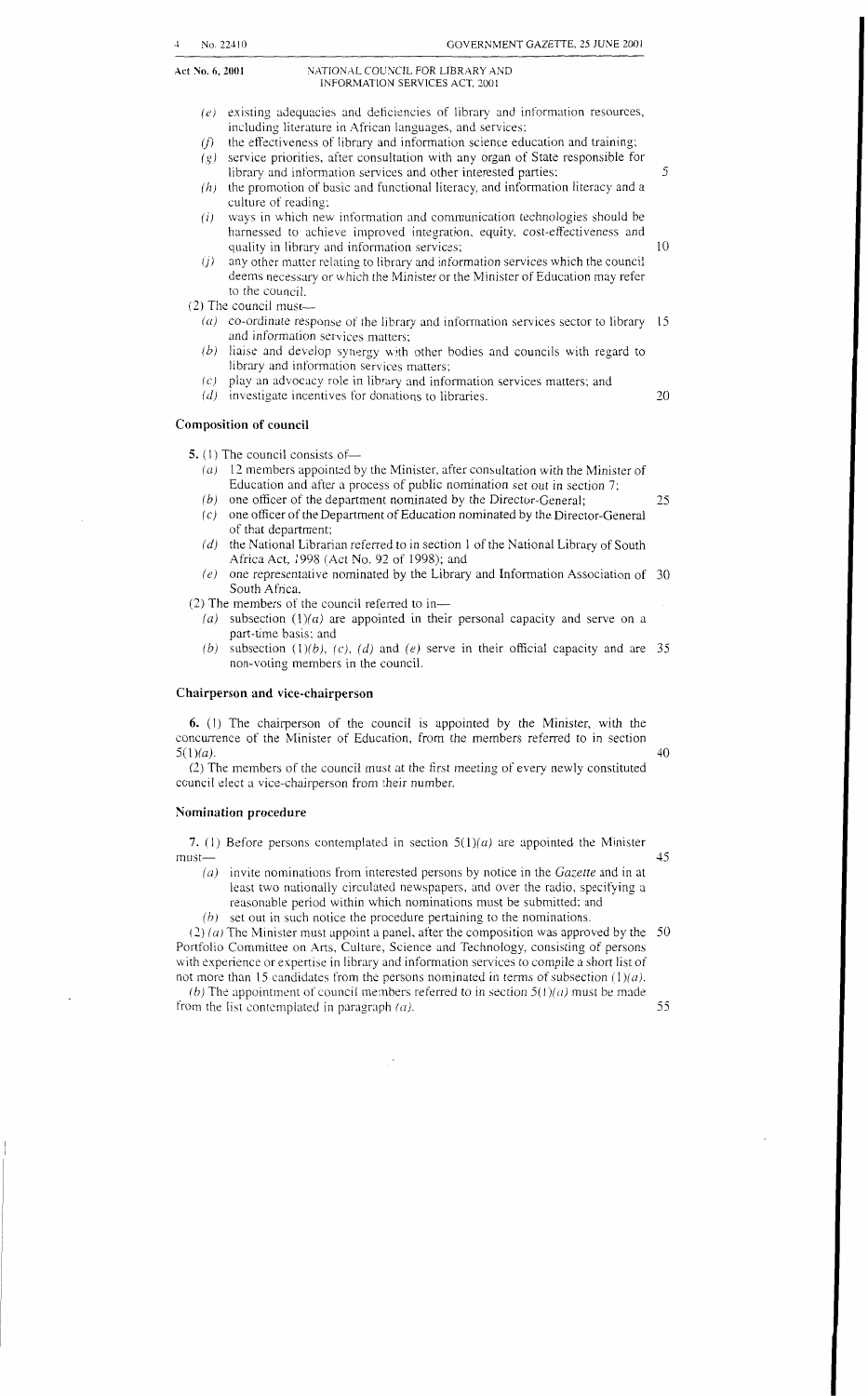Act No. 6, 2001

NATIONAL COUNCIL FOR LIBRARY AND INFORMATION SERVICES ACT, 2001

#### **Criteria for membership of council**

**8.** (1) The members of the council other than the officers of the department and the Department of Education, must all be persons who have-

- $(a)$  expertise in the field of library and information services or science;
- *(bj* expertise in relation to the leadership in, and management and economics of, *5*  library and information services; or
- $(c)$  special insight into library and information services and the needs of users of library and information services.

*(2)* The council must be broadly representative of all sectors in the library and information services field and be constituted in a manner that will—10

- *(a)* take into account gender, disability and historically disadvantaged persons: and
	- (b) ensure a spread of expertise and experience regarding--
		- (i) national, provincial and local interests;<br>(ii) the role of information in society; and
		- (i) the role of information in society; and 15
		- (iii) research, development and education in library and information science.

#### **Tenure and vacation of office of members of council**

**9.** (1) **A** member of the council other than officers of the department and the Department of Education, holds office for such period. not exceeding three years. as the Minister may determine at the time of the member's appointment. *20* 

(2) If, for any reason, a member of the council vacates his or her office before the expiration of his or her term of oflice, the Minister may, subject to section 8, and after consultation with the Minister of Education, appoint any person as a member of the council for the unexpired portion of the period for which that member was appointed.

term. (3) **A** member whose period of office has expired may be reappointed for one further *25* 

- (4) A member of the council must vacate his or her office if-
	- *(a)* he or she resigns by written notice addressed to the Minister;
	- (6) the Minister terminates the membership of the member on grounds of misconduct, incapacity or incompetence;<br>
	(c) he or she has been absent from more than two consecutive meetings of the
	- he or she has been absent from more than two consecutive meetings of the council without the prior permission of the chairperson, except on good cause shown; or
	- *(d)* the majority of the council so recommends.

(5) **A** decision to remove a member of the council from office in terms of subsection *35*   $(4)(b)$  must be based on a finding of an independent tribunal appointed by the Minister.

*(6)* The Minister may dissolve the Council-

- *(a)* on grounds of mismanagement; or
- (b) on any other reasonable grounds.

### **Meetings of council** 40

**10.** (1 ) *(a)* The council meets at least twice a year.

 $(b)$  The first meeting of the council must be held at a time and place determined by the Minister, and, thereafter, the council must determine the time and place of any future meeting, with the concurrence of the Director-General.

such time and place as the chairperson, with the concurrence of the Director-General, may direct. (2)  $(a)$  The chairperson may convene a special meeting of the council, to be held at 45

*(hj* The chairperson must give notice of at least ten days prior to the meeting.

(3) The chairperson, vice-chairperson or, in their absence, a member of the council elected by the members present, must preside at a meeting of the council. *50* 

(4) **A** quorum for a meeting *of* the council is the majority of its members.

*(5)* **A** valid decision of the council can only be taken by resolution of the majority of the members present at any duly constituted meeting of the council. and, in the event of an equality of votes on any matter, the person presiding has a casting vote in addition to his or her deliberative vote. *55* 

(6) No remuneration is payable to any member of the council, its committees or working groups except for reasonable travel. accommodation and subsistence costs as determined by the Minister with the concurrence of the Minister of Finance.

- 
- 
-